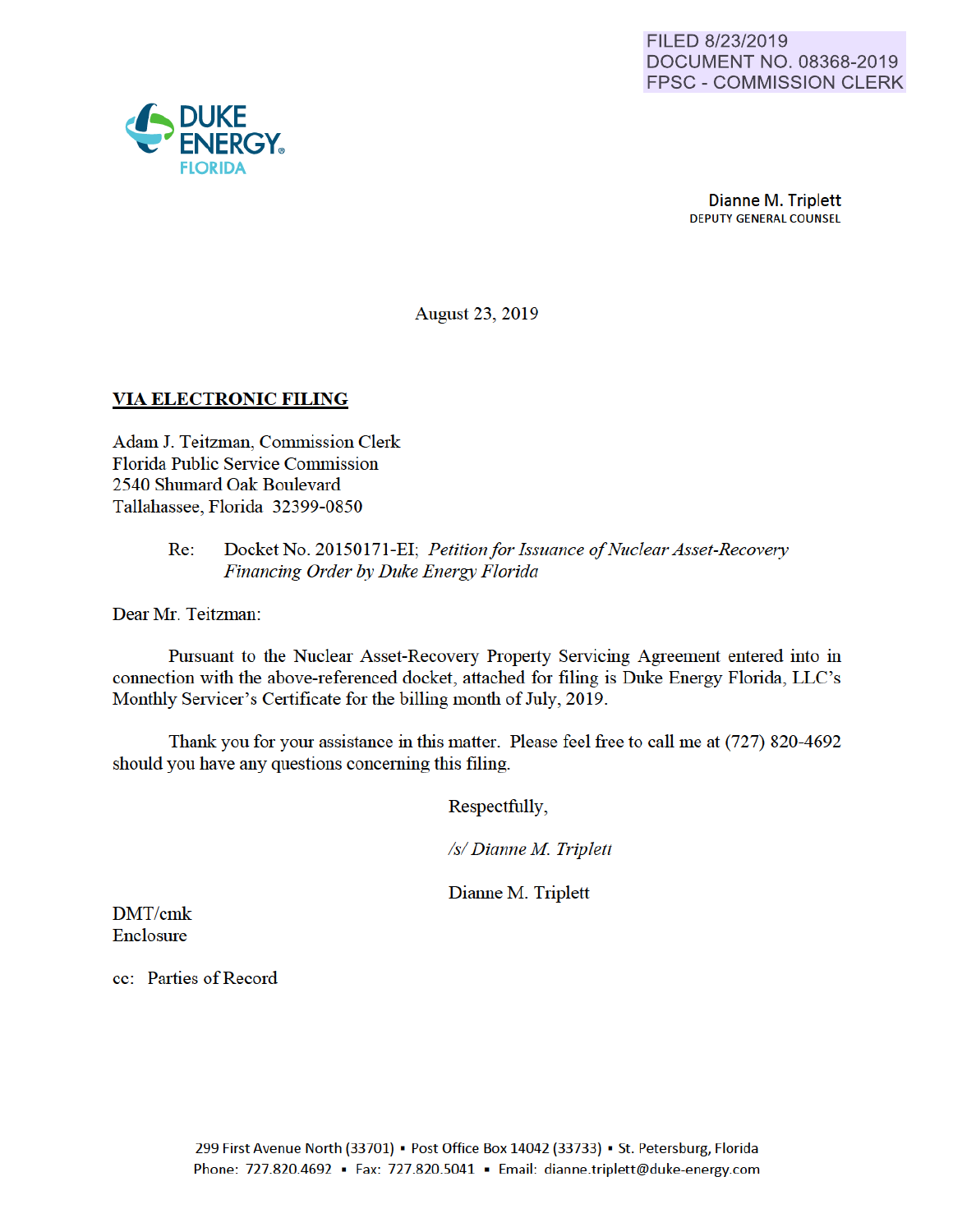# **CERTIFICATE OF SERVICE**

I HEREBY CERTIFY that a true and correct copy of the foregoing has been furnished via electronic mail to the following this  $23<sup>rd</sup>$  day of August, 2019.

|                                             | /s/ Dianne M. Triplett            |
|---------------------------------------------|-----------------------------------|
|                                             | Attorney                          |
|                                             |                                   |
| Theresa Tan                                 | C. Rehwinkel / J. Kelly           |
| Office of the General Counsel               | Office of Public Counsel          |
| <b>Florida Public Service Commission</b>    | c/o The Florida Legislature       |
| 2540 Shumard Oak Blvd.                      | 111 West Madison Street, Room 812 |
| Tallahassee, FL 32399-0850                  | Tallahassee, FL 32399-1400        |
| <u>ltan@psc.state.fl.us</u>                 | kelly.jr@leg.state.fl.us          |
|                                             | rehwinkel.charles@leg.state.fl.us |
| Jon C. Moyle, Jr. / Karen A. Putnal         |                                   |
| 118 North Gadsden Street                    | James W. Brew                     |
| Tallahassee, FL 32301                       | 1025 Thomas Jefferson Street, NW  |
| jmoyle@moylelaw.com                         | Eighth Floor, West Tower          |
| kputnal@moylelaw.com                        | Washington, DC 20007-5201         |
|                                             | jbrew@smxblaw.com                 |
| Robert Scheffel Wright / John T. LaVia, III |                                   |
| 1300 Thomaswood Drive                       |                                   |
| Tallahassee, FL 32308                       |                                   |
| schef@gbwlegal.com                          |                                   |
| jlavia@gbwlegal.com                         |                                   |
|                                             |                                   |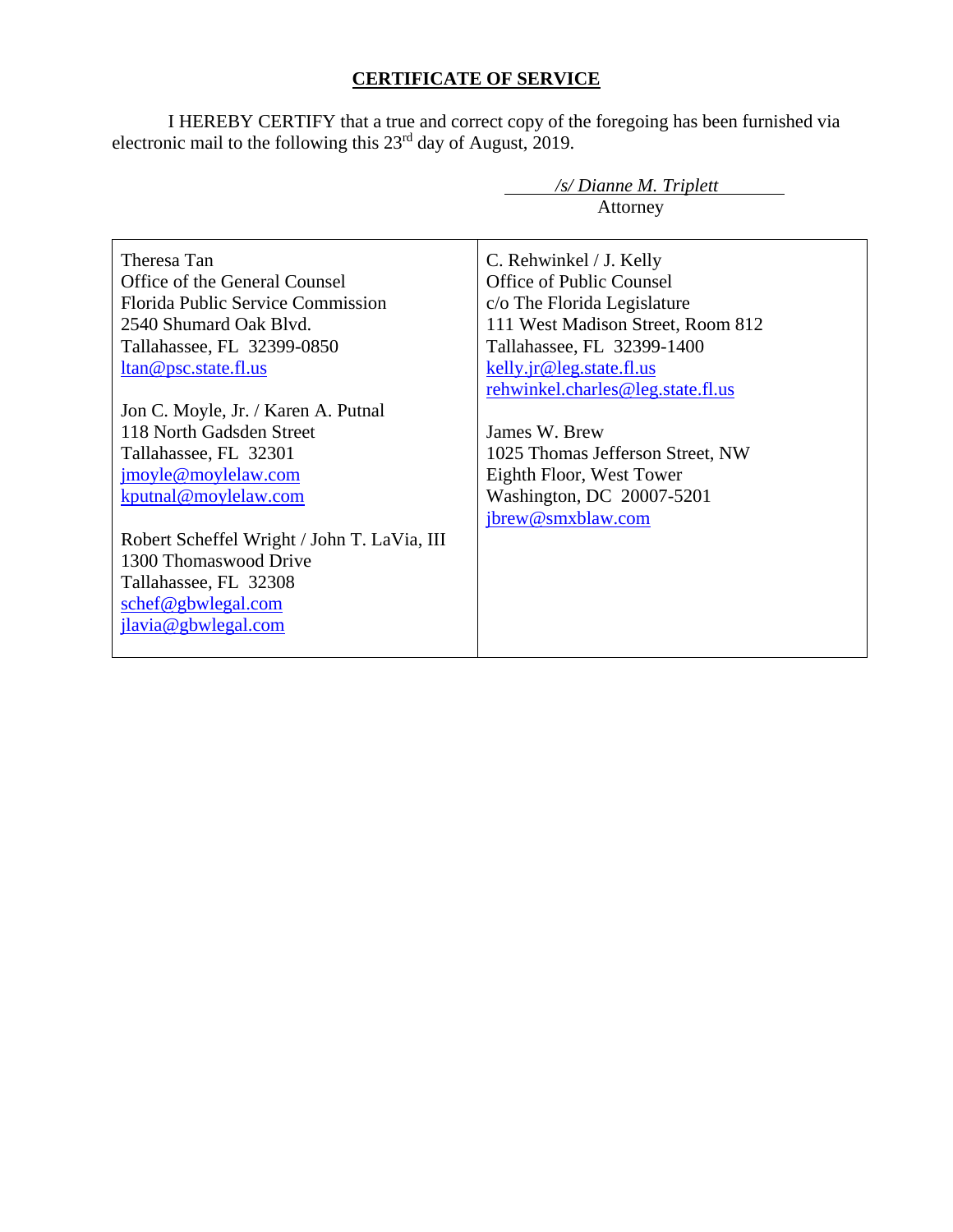## **MONTHLY SERVICER'S CERTIFICATE**

#### DUKE ENERGY FLORIDA PROJECT FINANCE, LLC

#### \$1,294,290,000 Series A Senior Secured Nuclear Asset-Recovery Bonds

Pursuant to SECTION 3.01(b) of the Nuclear Asset-Recovery Property Servicing Agreement dated as of June 22, 2016 by and between Duke Energy Florida, Inc., as Servicer, and Duke Energy Florida Project Finance, LLC, as Issuer (the "Servicing Agreement"), the Servicer does hereby certify as follows:

Capitalized terms used but not defined in this Monthly Servicer's Certificate have their respective meanings as set forth in the Servicing Agreement. References herein to certain sections and subsections are references to the respective sections or subsections of the Servicing Agreement.

Current BILLING MONTH: July 2019

| Current BILLING MONTH: 6/29/2019 - 7/30/2019                   |                  |       |
|----------------------------------------------------------------|------------------|-------|
| Standard Billing for prior BILLING MONTH: June 2019            |                  |       |
| <b>Residential Total Billed</b>                                | s<br>288,846,675 |       |
| Residential NUCLEAR ASSET-RECOVERY CHARGE ("NARC") Billed      | 5,029,256        | 1.74% |
| General Service Non-Demand Total Billed                        | 28,902,359       |       |
| General Service Non-Demand NARC Billed                         | 495,798          | 1.72% |
| General Service Billed                                         | 1,557,079        |       |
| General Service NARC Billed                                    | 23,854           | 1.53% |
| General Service Demand Total Billed                            | 122,359,954      |       |
| General Service Demand NARC Billed                             | 2,278,475        | 1.86% |
| Curtailable Total Billed                                       | 1,459,586        |       |
| <b>Curtailable NARC Billed</b>                                 | 23,811           | 1.63% |
| Interruptible Total Billed                                     | 11,134,164       |       |
| Interruptible NARC Billed                                      | 271,664          | 2.44% |
| <b>Lighting Total Billed</b>                                   | 2,209,120        |       |
| Lighting NARC Billed                                           | 8,015            | 0.36% |
| YTD Net Write-offs as a % of Total Billed Revenue (see Note 1) |                  |       |
| Non-Residential Class Customer Write-offs                      |                  |       |
| Residential Class Customer Write-offs                          |                  |       |
| <b>Total Write-offs</b>                                        | 0.16%            |       |
| <b>Aggregate NARC Collections (see Note 2)</b>                 |                  |       |
| <b>Total NARC Remitted for Current BILLING MONTH</b>           |                  |       |
| <b>Residential NARC Collected</b>                              | Ŝ.<br>5,835,607  |       |
| General Service Non-Demand NARC Collected                      | 575,541          |       |
| <b>General Service NARC Collected</b>                          | 27,362           |       |
| General Service Demand NARC Collected                          | 2,643,714        |       |
| <b>Curtailable NARC Collected</b>                              | 28,304           |       |
| Interruptible NARC Collected                                   | 315,132          |       |
| <b>Lighting NARC Collected</b>                                 | 9,435            |       |
| <b>Sub-Total of NARC Collected</b>                             | Ŝ.<br>9,435,095  |       |
| <b>Total Current NARC Collected and Remitted</b>               | \$<br>9,435,095  |       |